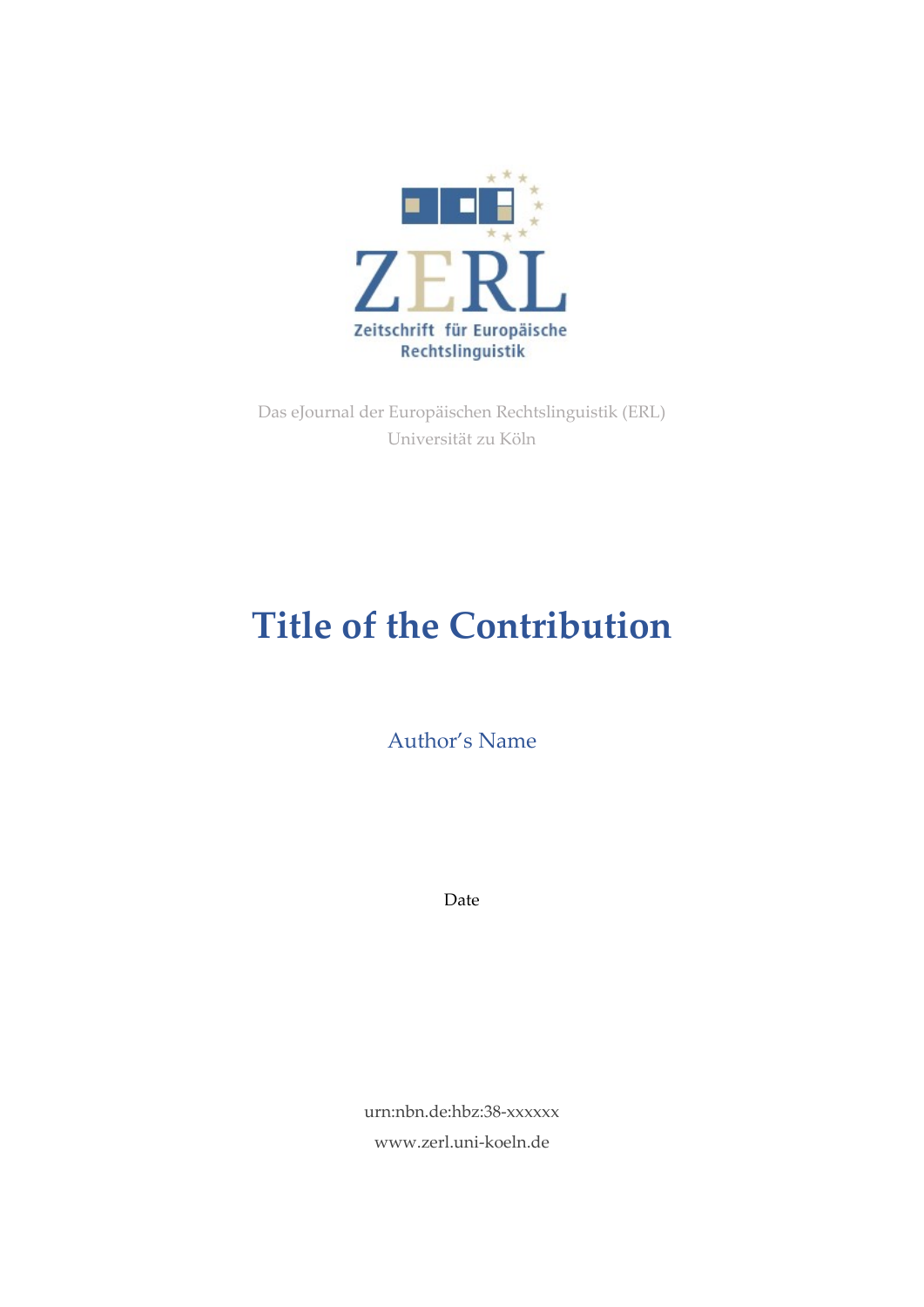File format: Word or LibreOffice

The font is Palatino Linotype 11pt,

do not forget to format footnotes in Palatino Linotype 10pt.

This page is reserved for **abstracts** in

- the metalanguage (the language used for the article)

and optionally

- any or several of the official languages of the EU.

(The author is responsible for having specialised native speakers check correctness and idiomaticity of all language versions, especially, of course, of the text of the contribution).

Please specify up to 10 key words for your contribution in [square brackets].

 $\rightarrow$  For typographic conventions please see p. 4 of this Style Sheet.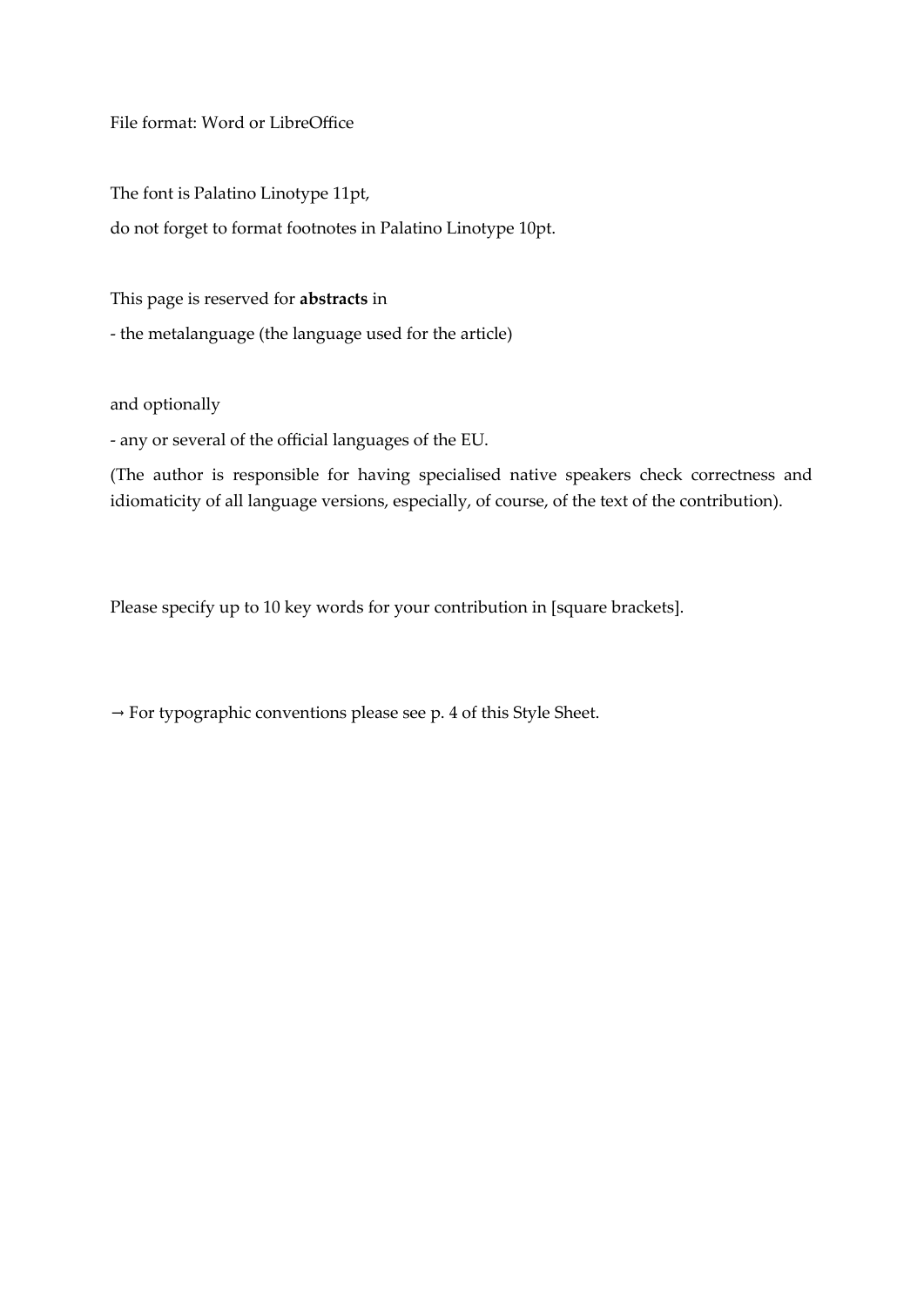This page is reserved for the table of contents of your contribution.

Please do not use an automatically generated format (as this will not be convertible into HTML format) but create the table of contents manually.

Do not insert page numbers, nor any automatically generated numbering (including section numbers, except for footnotes).

**Please completely remove all comments or tracked changes from the file.**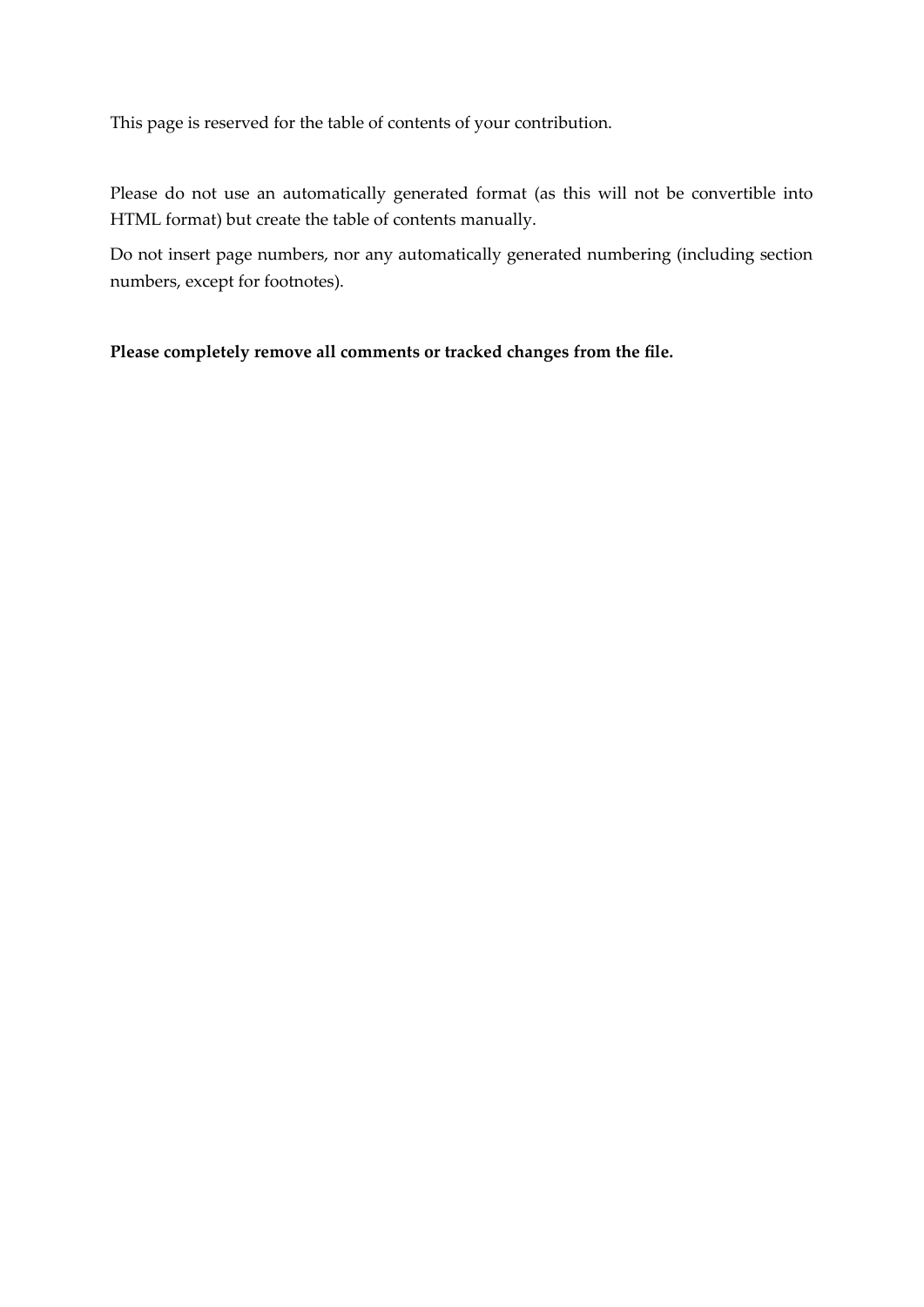Start your text on this page.

**Please number units of your contribution addressed to one topic/idea by "margin numbers", such units may be more than one paragraph in writing.** 

**Do not use automatic numbering (which is not convertible into HTML). The margin numbers are set in 11pt and in angled brackets with a space before and after the number (see below) and are flush with the left margin. In addition, please select "Keep lines together" from the Paragraph Layout menu in order to avoid a margin number in an orphan line at a page break.**

**The margin numbers will be used for reference to the HTML version (which does not have page numbers).**

- **1 Preliminary remarks**
- **1.1 The aim of this study**
- **1.1.1 Example heading**

```
< 1 >
```
Texts are divided into sections and subsections, up to three levels, and into margin numbers. Headings should not be longer than one line. Avoid using autoformatting options and number the sections manually.

Top-level heading: Palatino Linotype 14 pt, boldface, blue (the colour will be adjusted by us), Arabic numeral, no final full point, 1 tab stop, single-spaced, left aligned (not justified)

heading level 2: Palatino Linotype 13 pt, boldface, blue, Arabic numerals, no final full point, 1 tab stop, single-spaced, left aligned (not justified)

heading 3: Palatino Linotype 11 pt, boldface, blue, Arabic numerals, no final full point, 1 tab stop, single-spaced, left aligned (not justified). Please do not use headings below this level.

 $< 2 >$ 

Please keep in mind that our readership comes from all over Europe and beyond, as well as from linguistics **and** law, so be as explicit as possible, sometimes an extra bit of information can be helpful.

Margins are 2.5 cm left and right, 2 cm top and bottom. Paragraph alignment is justified. Line spacing is 1.15 with added 0.20 cm (6 pt) "Space After Paragraph".

Please do not use headers or footers.

For emphasis, use **boldface**, not italics.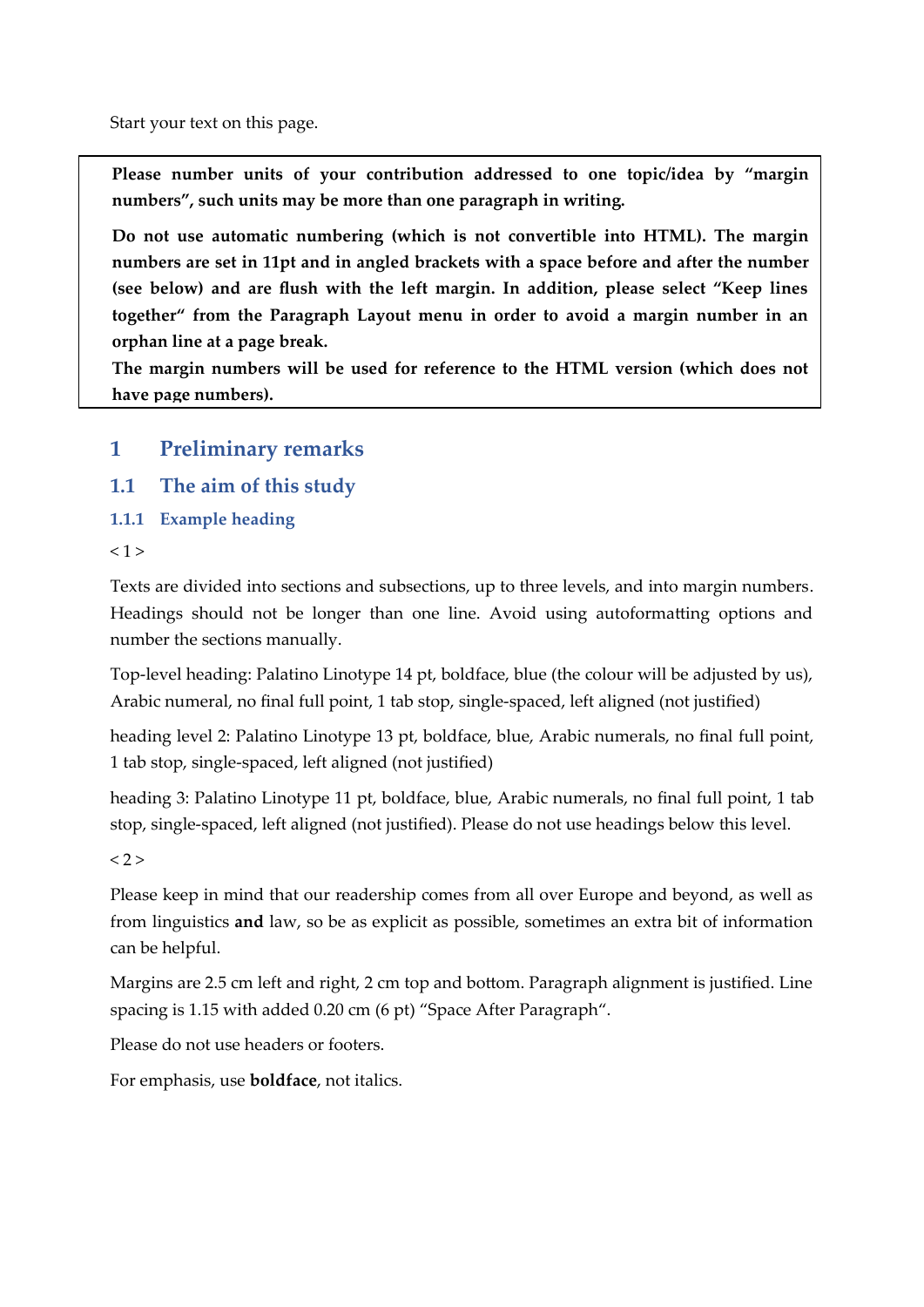#### $< 3 >$

Please use the following style for credits in the text: (AUTHOR'S SURNAME year: page number). The author's name is in small caps (keys:  $Ctrl + Shift + Q$ ). Do not put the editor's name in the text, but in the references section at the end. The citation can take the form SMITH (2010: 3-5) or (SMITH 2010: 3-5), or, in the case of non-literal quotations (cf. SMITH 2010: section 2.5.7), depending on context. Do not use "ibidem" / "ibid.", "op. cit.", "loc. cit." or "supra / infra".

A literal quotation looks like this: "Literal quotation […] in double quotation marks, no italics" (SMITH 2016: 50ff.). Do not use "et seq.". Use […] for omitted passages in quotes, for any changes made use [square brackets].

A longer quote looks like this:

Aligned left indent by 1 cm, single-spaced, 10pt, no space after paragraph, but leave one empty line after the quotation, no quotation marks. Credit to author is as indicated below. (SMITH 2016: 100)

Quotes within quotes are in single quotation marks. The full reference is found in the references section. The reader must be able to match the entry in the references section by the author's surname and year. Where you quote two authors with the same surname, identify them in the text by their initial: K. SMITH (2010) and S. SMITH (2012). If you quote from several articles/books by the same author(s) in the same year, use small letters, e.g. 2020a, 2020b.

Where two or more references are cited at the same point in the text, separate them with semi-colons, e.g. (SMITH/DUBOIS 2010; ROE et al. 2013). Order by relevance/importance rather than alphabetically or chronologically. Where there are several authors, use a slash between their surnames, where there are four or more authors to one reference, name the first one followed by "et al.". Cite more than one work by the same author as follows: SMITH (2010: 33, 2013: 21f.).

Do not use first names, academic or professional titles of authors in the text.

 $< 4 >$ 

In-text tables and diagrams should be submitted within the manuscript at their foreseen places and numbered Table 1, Table 2, Figure 1, Figure 2 etc. below the body of the table/figure in 10 pt. Resolution of photographs (.jpeg) must be 300 dpi; resolution of line illustrations must be 600 dpi (reproduction requirements). As far as possible, figures such as charts and graphs should be added as vector graphics (rather than bitmaps) to allow zooming of the digital version with no loss of quality.

Please send your manuscript (.docx / .odt) together with a PDF showing the intended appearence and position of text and incorporated material.

The author is responsible for obtaining permission and paying any fees to use third-party copyright material that the contribution contains.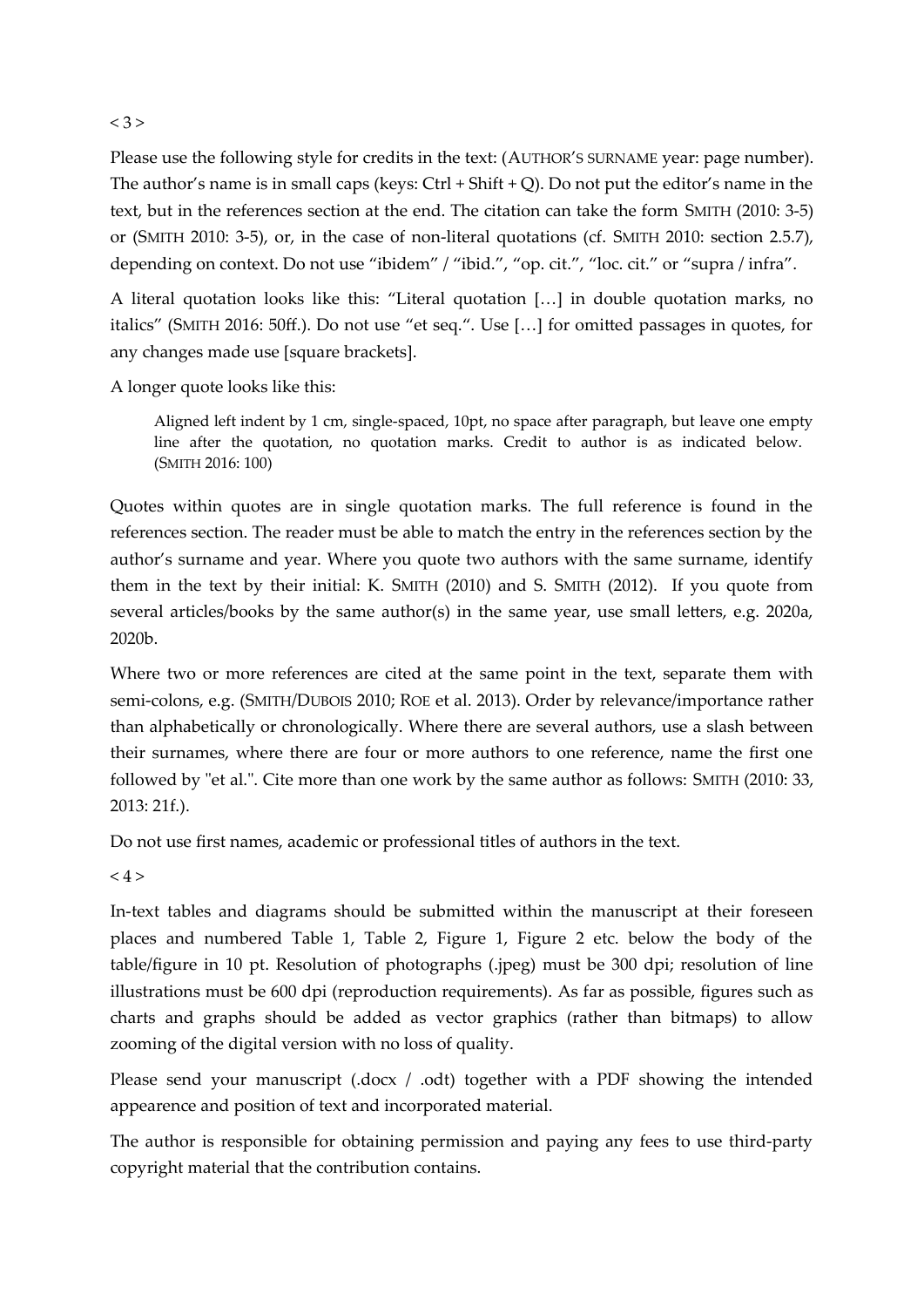Cross-references can be made to sections (cf. Section 3.2), margin numbers (cf. < 7 >), footnotes (cf. Fn. 18), examples (cf. Ex. (8b)), figures (cf. Fig. 4) and tables (cf. Table 2) of your contribution by their numbers, but not to page numbers as there are no page numbers in the HTML version.

Please avoid using 'see above' / *supra* and 'see below' / *infra* and expressions like "in the following table".

 $< 5 >$ 

Use examples to illustrate your claims and give proof. Examples are in italics, single-spaced without added space after paragraph, followed by an empty line. Numbering is in parentheses ( ), using a., b., etc. for subordinate examples. An idiomatic translation into the metalanguage is enclosed in single quotes, e.g. *état de droit* 'rule of law'. A translation is not necessary for parallel (synoptic) language versions, except if you want to point out a divergence. Please keep all lines of an example together on the same page by marking each line as "keep lines together" (this prevents orphans and widows). The source from which the example is taken is indicated on the same line as the number of the example.

(1) EP-PE\_TC1-COD(2012)0011, Art. 5(eb) (EN, FR, DE)

a. *… using appropriate technical or organisational measures ...*

b. *… à l'aide de mesures techniques ou organisationnelles appropriées ...*

c. *… durch geeignete technische und organisatorische Maßnahmen …*

(2) TEU, Art. 1 sentence 5 (EL)

| Н                                                             | Ένωση             | αντικαθιστά        | $\kappa \alpha \iota$ | διαδέχεται     |
|---------------------------------------------------------------|-------------------|--------------------|-----------------------|----------------|
|                                                               | 'Enosi            | andikathist-á      | ke                    | diadéch-ete    |
| ART(NOM.FSG)                                                  | union(NOM.FSG)    | replace-PRS.3SG    | and                   | follow-PRS.3SG |
|                                                               |                   |                    |                       |                |
| την                                                           | Ευρωπαϊκή         | Κοινότητα.         |                       |                |
| tin                                                           | Evropaikí         | Kinótita.          |                       |                |
| ART(ACC.FSG)                                                  | European(ACC.FSG) | Community(ACC.FSG) |                       |                |
| 'The Union shall replace and succeed the European Community.' |                   |                    |                       |                |

For examples from languages known by a smaller readership segment, give an interlinear morphemic translation in addition to an idiomatic translation. Align corresponding words by using tab stops, use the Leipzig Glossing Rules for interlinear glosses (https://www.eva.mpg.de/lingua/pdf/Glossing-Rules.pdf) and furnish a list of abbreviations (e.g. ART article (grammatical sense), PRS present tense) on a extra page directly preceding the references list. The official language abbreviation, EL for Greek in (2), is inserted after the source.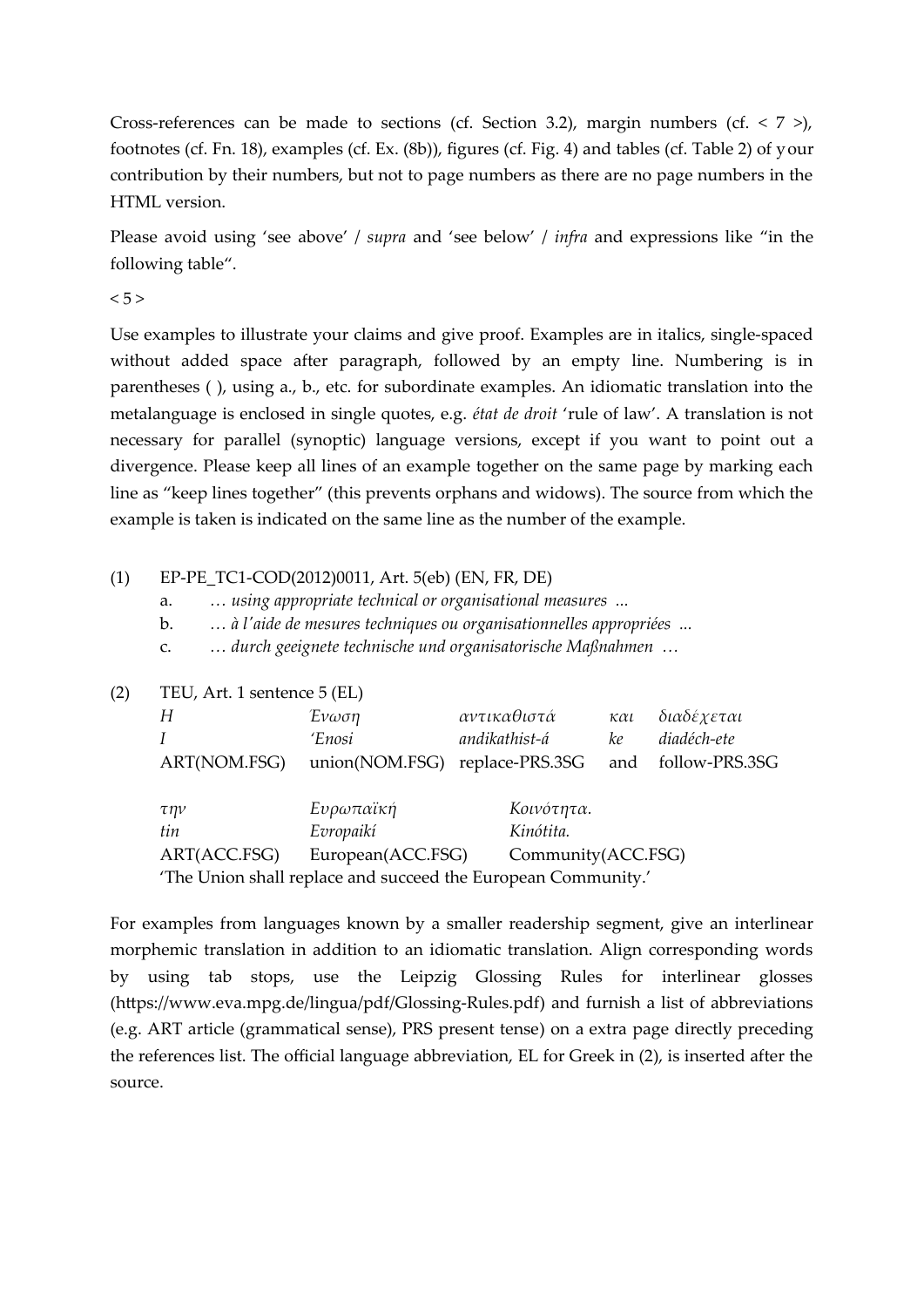#### $< 6$

Abbreviations and acronyms should be spelled out in full at first use with the commonly used abbreviation given in parentheses, e.g. European Parliament (EP), European Court of Human Rights (ECtHR). With regard to the transdisciplinary readership please list those abbreviations in the abbreviations section, as well.

Use initial capital letters for institutions, bodies and legal acts (e.g. Member State, Advocate General, EU Treaties, Directive (EU) 2019/1937).

Dates are ordered like this: 2 October 2007. Abbreviations like "e.g., i.e." are set without spaces.

 $< 7 >$ 

Please use consecutively numbered footnotes, not endnotes. In the text, the footnote number follows the full stop.<sup>[1](#page-6-0)</sup> The footnote starts with a capital letter and closes with a full stop. The footnote number is left aligned, the footnote text indented with an even left margin, single-spaced without "space after paragraph". The examples below are out of context.<sup>[2](#page-6-1)</sup> References to legal texts in footnotes<sup>[3](#page-6-2)</sup> contain a full reference only on first mention, and the short form (see margin numbers < 3 > and < 9 > of this Style Guide) afterwards.

 $< 8 >$ 

Special terms are set in double quotes, e.g. so-called "Wortlautauslegung", latinate expressions *de facto, mutatis mutandis, ex aequo et bono* are in italics. If a special way of writing (orthography) is to be pointed out, it is set in angled brackets, e.g. written as < Dienst-Recht >. Phonetic script is in square brackets  $\begin{bmatrix} \int \end{bmatrix}$  (please use Unicode IPA (International Phonetic Alphabet) symbols), ungrammatical expressions are marked by an asterisk \**cates*.

## **2 References to legislation and jurisdiction**

#### $< 9 >$

Quoting EU institutions in the text and in footnotes

(in case of doubt, see <http://publications.europa.eu/code/en/en-390500.htm>):

Court cases [\(http://publications.europa.eu/code/en/en-250903.htm\)](http://publications.europa.eu/code/en/en-250903.htm) : name of parties in italics. "v" is not italicized.

<span id="page-6-0"></span><sup>1</sup> Council Directive 85/337/EEC of 27 June 1985 on the assessment of the effects of certain public and private projects on the environment (*OJ* 1985 *L* 73/40), as (last) amended by (Council) Directive 97/11/EC of 7 March 1997 (*OJ* 1985 *L* 73/5).

<span id="page-6-1"></span><sup>2</sup> See Judgment *Kik* v *OHIM* (C-361/01 P, ECLI:EU:C:2003:434, par. 88).

<span id="page-6-2"></span><sup>3</sup> Opinion of Advocate General Kokott in Case C-135/03 *Commission* v *Spain* (ECLI:EU:C:2005:175, footnote 6).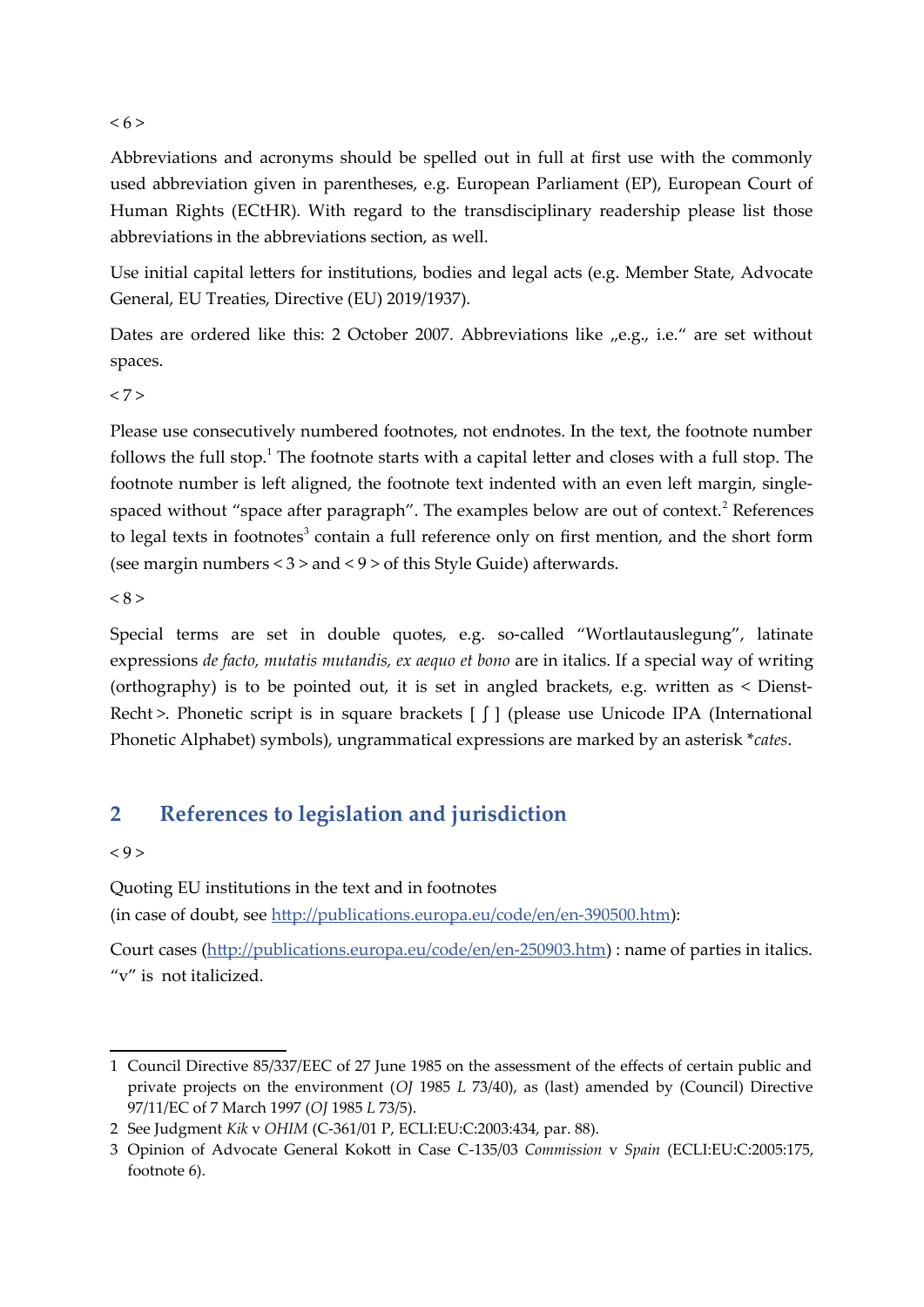on first mention (with full reference in a footnote): Judgment of 30 September 2003, Case C-167/01, *Inspire Art*, ECLI:EU:C:2003:512

later on: C-167/01, par. 7

Judgment of 15 January 2013, Case T-54/11, *Spain* v *Commission*, ECLI:EU:T:2013:10

Judgment of 15 June 2011, Case F-17/05 REV, *de Brito Sequeira Carvalho* v Commission, ECLI:EU:F:2011:78

Judgment of 5 February 1963, Case 26/62, *Van Gend en Loos* v *Nederlandse Administratie der Belastingen*, ECLI:EU:C:1963:1 [4](#page-7-0)

Judgment of 30 June 1993, Joined Cases C-181/91 and C-248/91 *EP* v *Council and Commission*, ECLI:EU:C:1993:271

Opinion of Advocate General Sharpston of 22 June 2011, Case C-204/09, *Flachglas Torgau* v *Germany*, ECLI:EU:C:2011:413, par. 82

 $10 >$ 

Legislation [\(http://publications.europa.eu/code/en/en-250900.htm](http://publications.europa.eu/code/en/en-250900.htm))

on first mention use official/customary short title or recognisable key word:

Directive (EU) 2019/1937 (Whistleblower Directive),

later on: Directive (EU) 2019/1937

on first mention: Regulation (EU) 2016/679 (General Data Protection Regulation)

on first mention: Treaty on European Union

later on: TEU

Council Decision 88/376/EEC, Euratom (Own Resources), Art. 2(1)(d)

Regulation (EU) 2016/679

Regulation (EC) No 273/2004

For reference to single text passages:

Directive (EU) 2019/1937, Recital 7

Directive (EU) 2019/1937, Art. 12(1)(a)

Never omit the domain name (EU), /EC etc., which is an integral part of the number of the legal act.

<span id="page-7-0"></span><sup>4</sup> Prior to 1989, there is no C- before the number.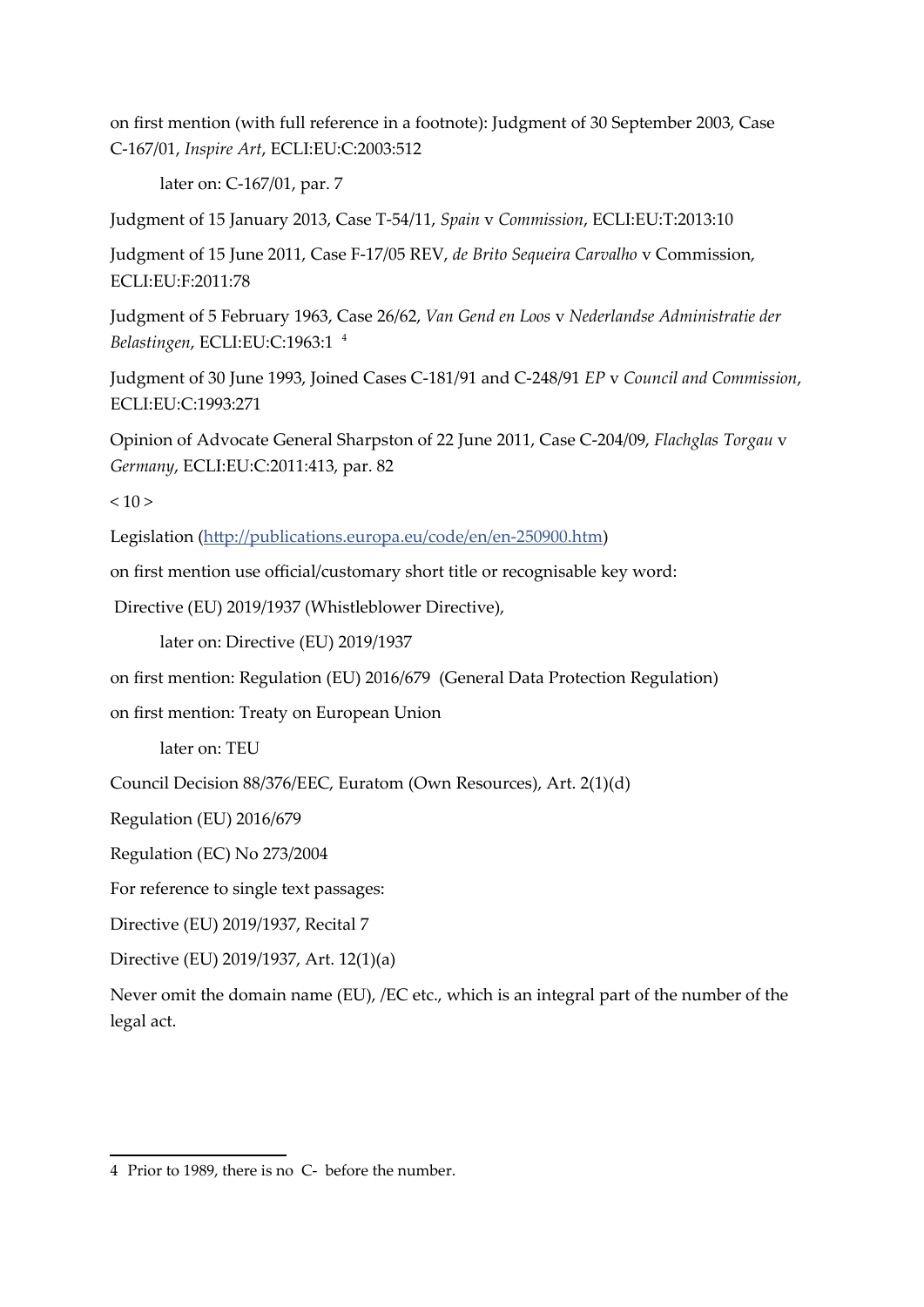$< 11$ 

When citing national judicial authorities, please follow the usual national style. Do not force references into an order that the national style does not allow for. From the context, it should be clear which country is referred to.

• BVerfG, Judgment of First Senat of 19 Mai 2020 - 1 BvR 2835/17 – pts. 1-332, ECLI:DE:BverfG:2020:rs20200519.1bvr283517[\(http://www.bverfg.de/e/rs20200519\\_1bvr28351](http://www.bverfg.de/e/rs20200519_1bvr283517.html) [7.html](http://www.bverfg.de/e/rs20200519_1bvr283517.html))

later on: BVerfG, 19.05.2020 - 1 BvR 2835/17

• Thoburn v Sunderland City Council [2002] EWHC 195 (Admin)

 $< 12 >$ 

Quote national law according to domestic styles of the Member State or third country but make it understandable to the non-national public by using an (official) translation of its title or by shortly indicating its subject, e.g.

- Art. 225-1 Code pénal (Criminal Code)
- § 1 par. 1 Bundesgleichstellungsgesetz (Federal Act on Gender Equality)
- Code de l'entrée et du séjour des étrangers et du droit d'asile (CESEDA) L.311-14 (Immigration, Residence and Asylum Code)
- LOI n°2011-672 du 16 juin 2011 relative à l'immigration, à l'intégration et à la nationalité (Immigration, Integration and Nationality Law)
- Art. 46 2007. évi II. törvény a harmadik országbeli állampolgárok beutazásáról és tartózkodásáról (Harmtv.) (Hungarian Law on the Admission and Right of Residence of Third-Country Nationals)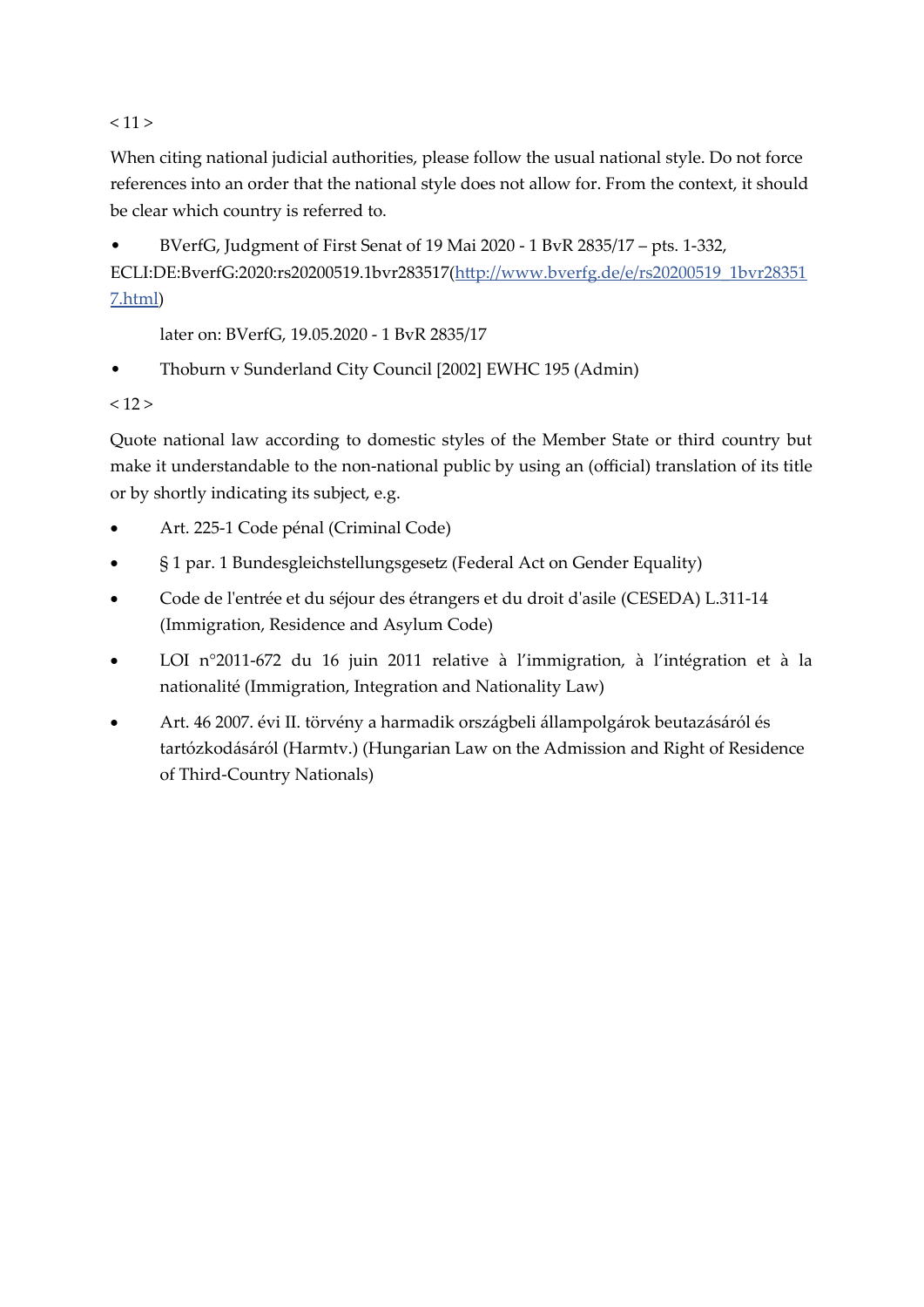## **3 Abbreviations**

On this page please furnish a list of abbreviations (if applicable).

| 3SG           | 3. person singular             |
|---------------|--------------------------------|
| <b>ACC</b>    | accusative                     |
| ART           | article                        |
| <b>BVerfG</b> | Bundesverfassungsgericht       |
| <b>ECtHR</b>  | European Court of Human Rights |
| EP            | European Parliament            |
| F             | feminine                       |
| <b>NOM</b>    | nominative                     |
| <b>PRS</b>    | present tense                  |
| S             | singular                       |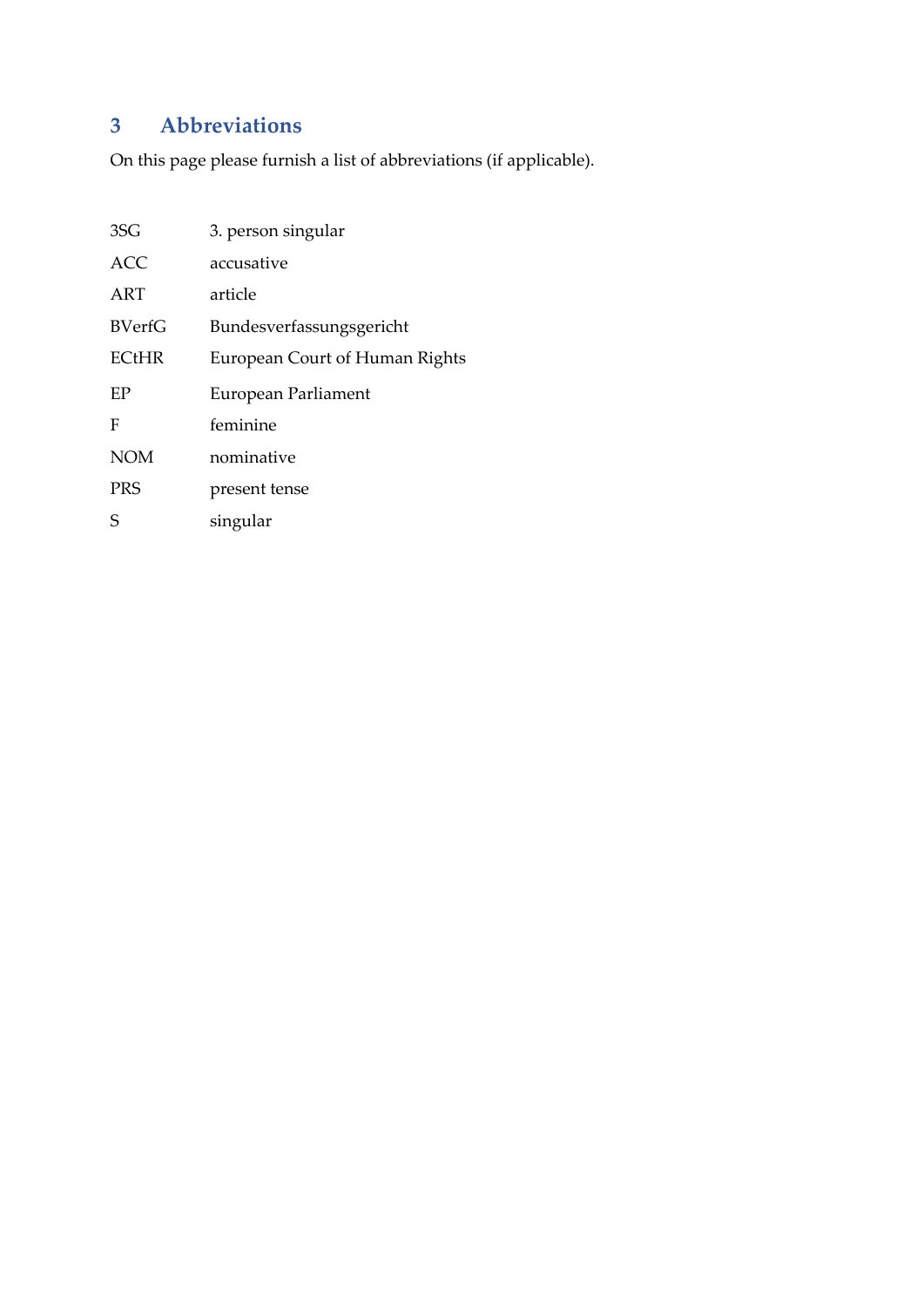### **4 References**

References start on an extra page at the end of each contribution and list all and only cited references. Choose left alignment, not justified, no space after paragraph and no empty line, hanging indent by 1cm.

References should appear in alphabetical order by author's surname with multiple books by the same author(s) arranged in ascending chronological order (do not use dashes for identical names). Where one author has published works with different co-authors, these follow the single-authored works and precede edited works. Order co-authored and coedited works alphabetically by second author's/editor's surname and, if necessary, by third author/editor. An author's/editor's first name is spelled out, middle names are written according to the person's usage.

If there are two or more references by the same author(s) in the same year they should be listed in the reference list in their (a, b, c) citation order (2000a, 2000b). Put the number of the edition as a raised number in front of the year.

Do not abbreviate journal names.

Give full page numbers and do not elide numbers in references: 827–851 NOT 827–51.

Each reference ends with a full stop.

There should be no extra section for electronic references.

Please format according to the following examples (with headline-style capitalization of book titles, but not of article titles):

#### *Monographs*

- ANSCOMBRE, J.-C. / DONAIRE, M.-L. / HAILLET, P.-P. (eds.) (2013). *Opérateurs discursifs du français. Éléments de description sémantique et pragmatique*. BERNE, PETER LANG.
- DETTERBECK, Steffen (<sup>11</sup>2013). *Allgemeines Verwaltungsrecht mit Verwaltungsprozessrecht*. München, Verlag C. H. Beck.
- GREVISSE, Maurice / GOOSSE, André ( <sup>16</sup>2016). *Le bon usage: langue française*. Bruxelles, De Boeck Supérieur.
- VAN DER JEUGHT, Stefaan (2015). *EU Language Law*. Groningen, Europa Law Publishing.

#### *Articles in edited collections*

BIEL, Łucja (2019). "Theoretical and methodological challenges in researching EU legal translation". In: SIMONNÆS, Ingrid / KRISTIANSEN, Marita (eds.): *Legal translation. Current Issues and Challenges in Research, Methods and Applications*. Berlin, Frank Timme. 25-39.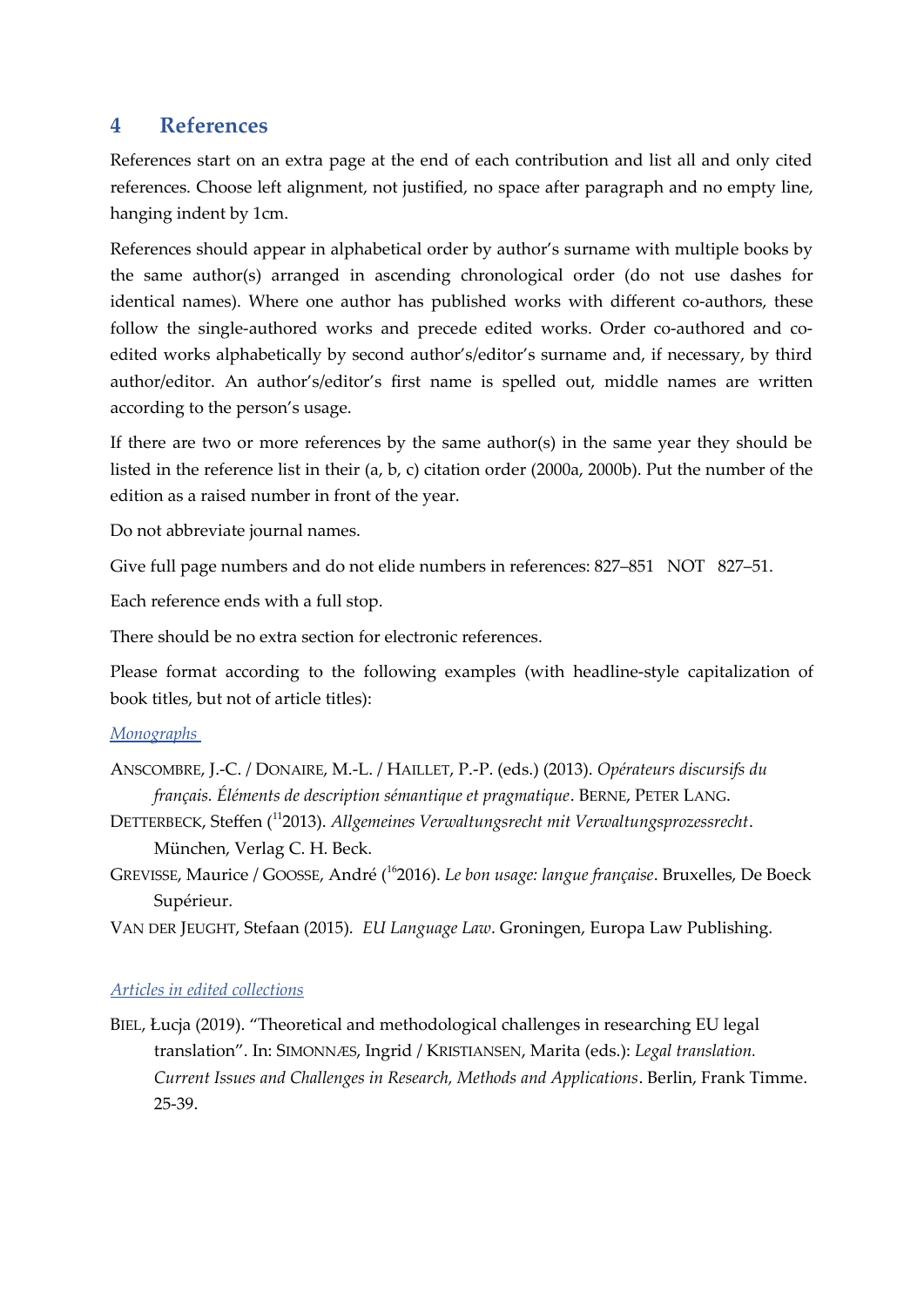- BURR, Isolde (2013). "Article 55 [Languages and Deposit of the Treaty]". In: BLANKE, Hermann-Josef / MANGIAMELI, Stelio (eds.): *The Treaty on European Union* (TEU). Berlin/Heidelberg, Springer-Verlag. 1461-1525.
- MAYER, Franz C. (<sup>72</sup>2021). "Art. 19 EUV". In: GRABITZ, Eberhard / HILF, Meinhard / NETTESHEIM, Martin (eds.): *Das Recht der Europäischen Union: EUV/AEUV*. Kommentar. München, C.H. Beck.
- MCAULIFFE, Karen (2012). "Language and Law in the European Union: The Multilingual Jurisprudence of the ECJ". In: TIERSMA, Peter M. / SOLAN, Lawrence M. (eds.): *The Oxford Handbook of Language and Law*. Oxford, OUP. 200-216. DOI: 10.1093/oxfordhb/9780199572120.013.0015.
- WISSMANN, Hellmuth / SCHLACHTER, Monika (<sup>20</sup>2020): "Art. 267 AEUV (ex-Art. 234 EGV) [Vorabentscheidung]". In: MÜLLER-Glöge, Rudi / PREIS, Ulrich / SCHMIDT, Ingrid (eds.): *Erfurter Kommentar zum Arbeitsrecht* (ErfK). München, C.H. Beck. pt. 1-51.

#### *Journal articles*

AUTHOR (year). "Title". *Journal* Number, page numbers.

- NUSSBAUMER, Markus (2002). "Von Schwärmern und Skeptikern und ein Versuch, Realist zu sein – Bilanz und Entwurf des Sprachspiels vom unverständlichen Gesetz". *Rechtshistorisches Journal* 20, 644-655.
- BUSSE, Dietrich (1994). "Verständlichkeit von Gesetzestexten ein Problem der Formulierungstechnik? Zu Möglichkeiten und Grenzen einer semantischen Optimierung der Rechtssprache". *Gesetzgebung heute*, Issue 2, 29–37.

#### *Articles in electronic journals*

AUTHOR (year). "Title". *Journal* Number, URL (access date). URN.

Ensure that the author or authoring organization, year, and document title are given in the reference, along with the web address/URL. Always provide the date on which the web material was accessed.

- CHARTIER-BRUN, Pascale / MAHLER, Katharina (2018). "Machine Translation and Neural Networks for a multilingual EU". *Zeitschrift für Europäische Rechtslinguistik* (ZERL). Köln, Europäische Rechtslinguistik, [http://zerl.uni-koeln.de/chartierbrun-mahler-2018](http://zerl.uni-koeln.de/chartierbrun-mahler-2018-machine-translation-eu.html) [machine-translation-eu.html](http://zerl.uni-koeln.de/chartierbrun-mahler-2018-machine-translation-eu.html) (18.02.2021). URN of PDF: urn:nbn:de:hbz:38-85979.
- GARZONE, Giuliana (2013). "Variation in the use of modality in legislative texts: Focus on shall". *Journal of Pragmatics* 57, [http://www.sciencedirect.com](http://www.sciencedirect.com/) (18.02.2016).